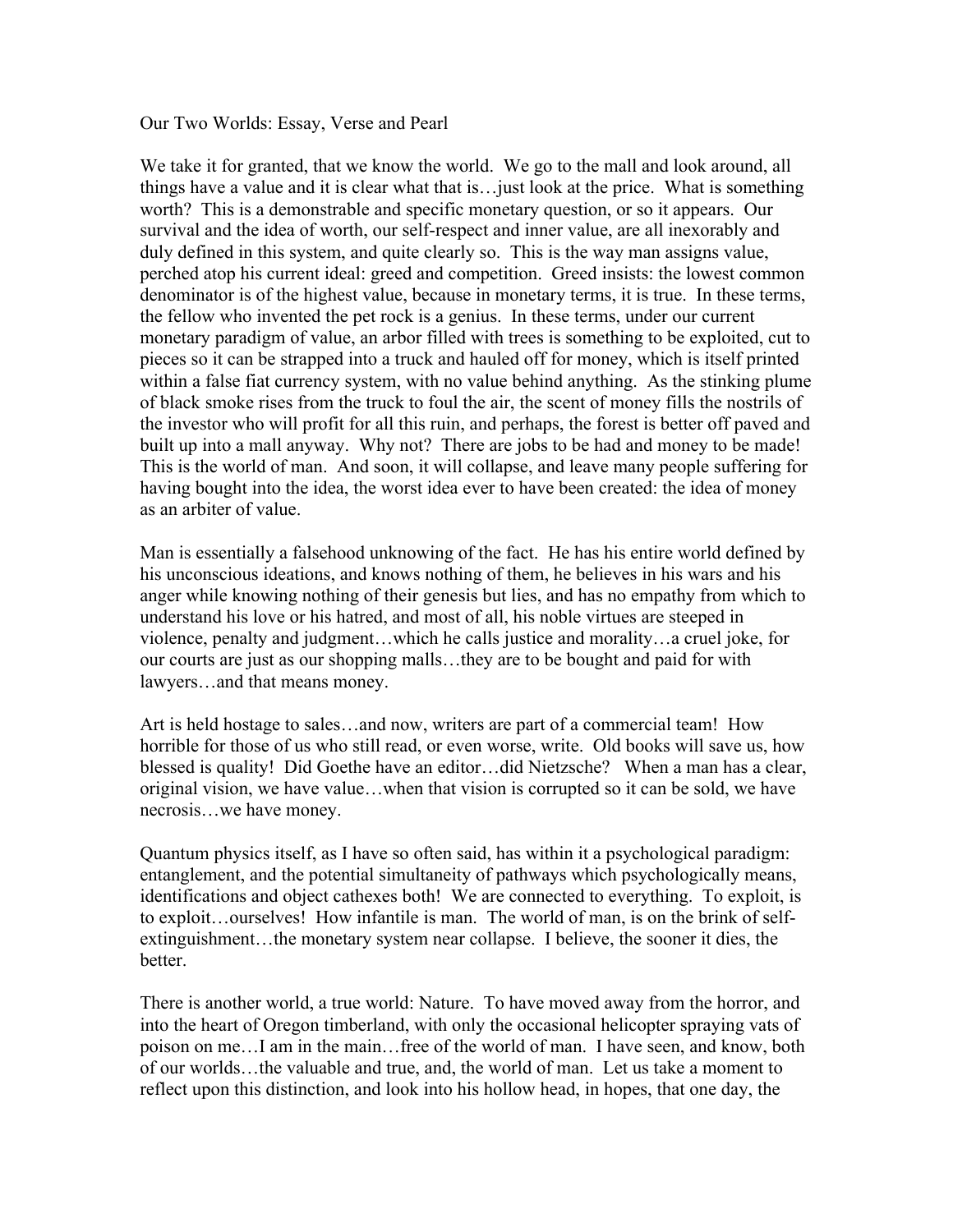mind of modern man, will at last find the truth, and himself, develop: actual value.

## **Our Two Worlds**

Listen softly, between and beneath Sweet is the emerald kiss Of silver sun spilled bright Upon the rustling bower Her heart of warmth Spilling into my eye Enfolding my brittle heart Warm and golden in her cradled hands Now beating rich and sweet Returning unto her A treasured mirror …twice blessed A golden whisper, cupped in silence. There was a time When I did fill my ear With the crumpled sound and sour taste

Of this world From ugly crooked mouths A word most acrid and pungent ––did slip As broken teeth spat out In a spray of brown blood and clotted heat …so was the world Vile and pungent Crooked and cut Uneven and snarled Is the spirit of this world The spirit of Man.

Satchels of filth Holding and keeping Spitting upon my golden heart Soiling all tender things Smearing filth upon light Until the Sun pours but slough and fat …upon sight The scent and sound of filth and pus Smeared upon all perfect things ––disgraced Hung as a tree with crooked broken branches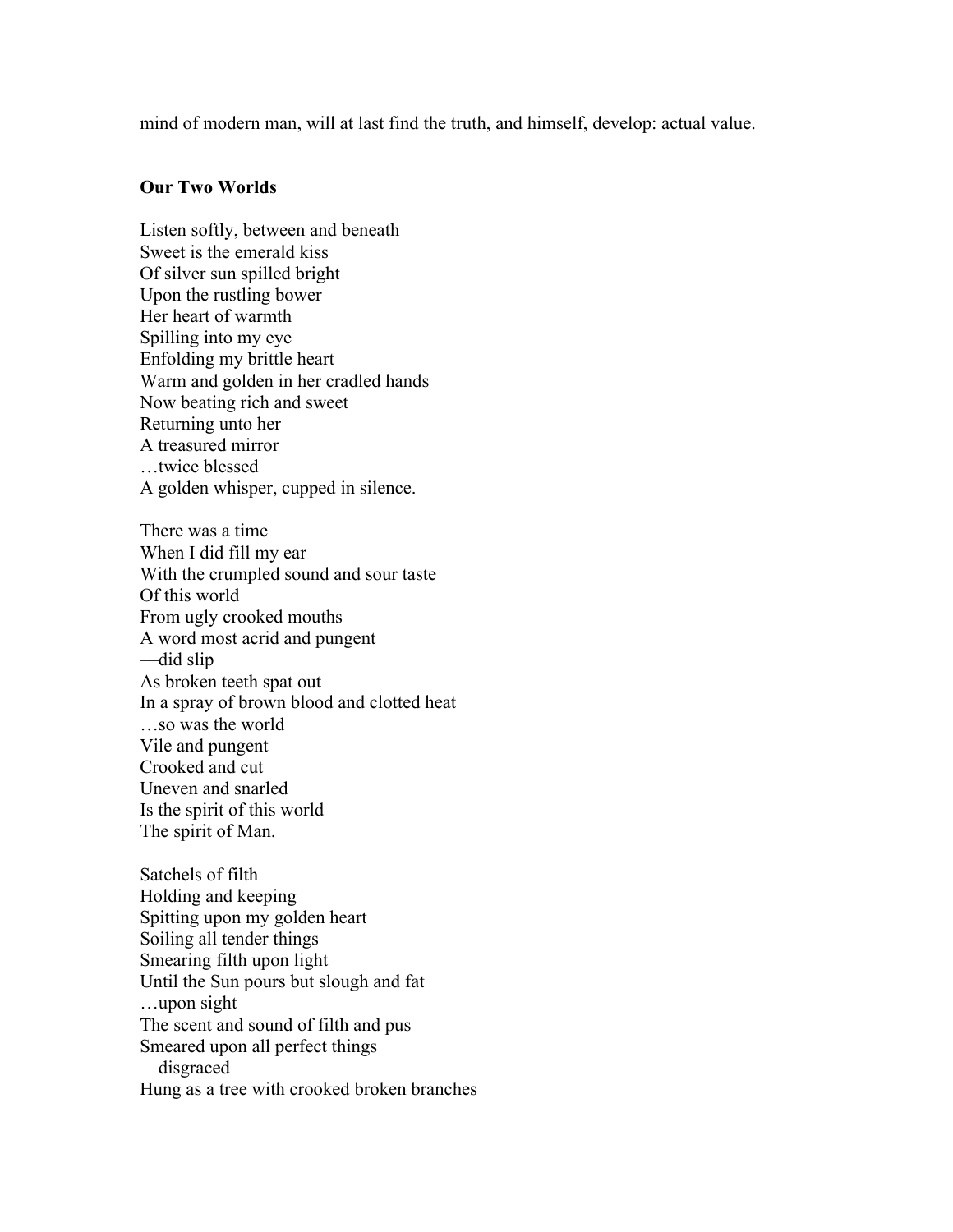A noose twisted round the neck Of each moment Now creased and soiled Spinning down and drowning Cast into a pit of yellow, slippery fat Scrambling, reaching and grasping With mad hands and fists Broken and sallow is the sickly need ––for Money.

Each tender note, once soiled …is sold. Each perfect moment, once sullied …is virtue. Each promise cast, once fouled …is right. ––Once sold–– Her wrists bound together She might serve us best Life now named –––as a Whore.

So is the heart of Man A bitter coal of greed To be split with a blade, of silver steel And struck in two. So is the heart of Man A worthless empty crevice A pit of ugly hunger To be extinguished and cast out So we may watch it die.

Look! Look upon the sight! The cities filled up With teeming insects, Greedily licking sour phlegm ––filled with Man. Look! Look upon the sight! The bower paved and burned Cut, and bound into trucks ––sold and ruined. Look! Look upon the sight! The world curdled and bitter Her heart poisoned and cut out ––so it can be sold. Look! Look upon the sight!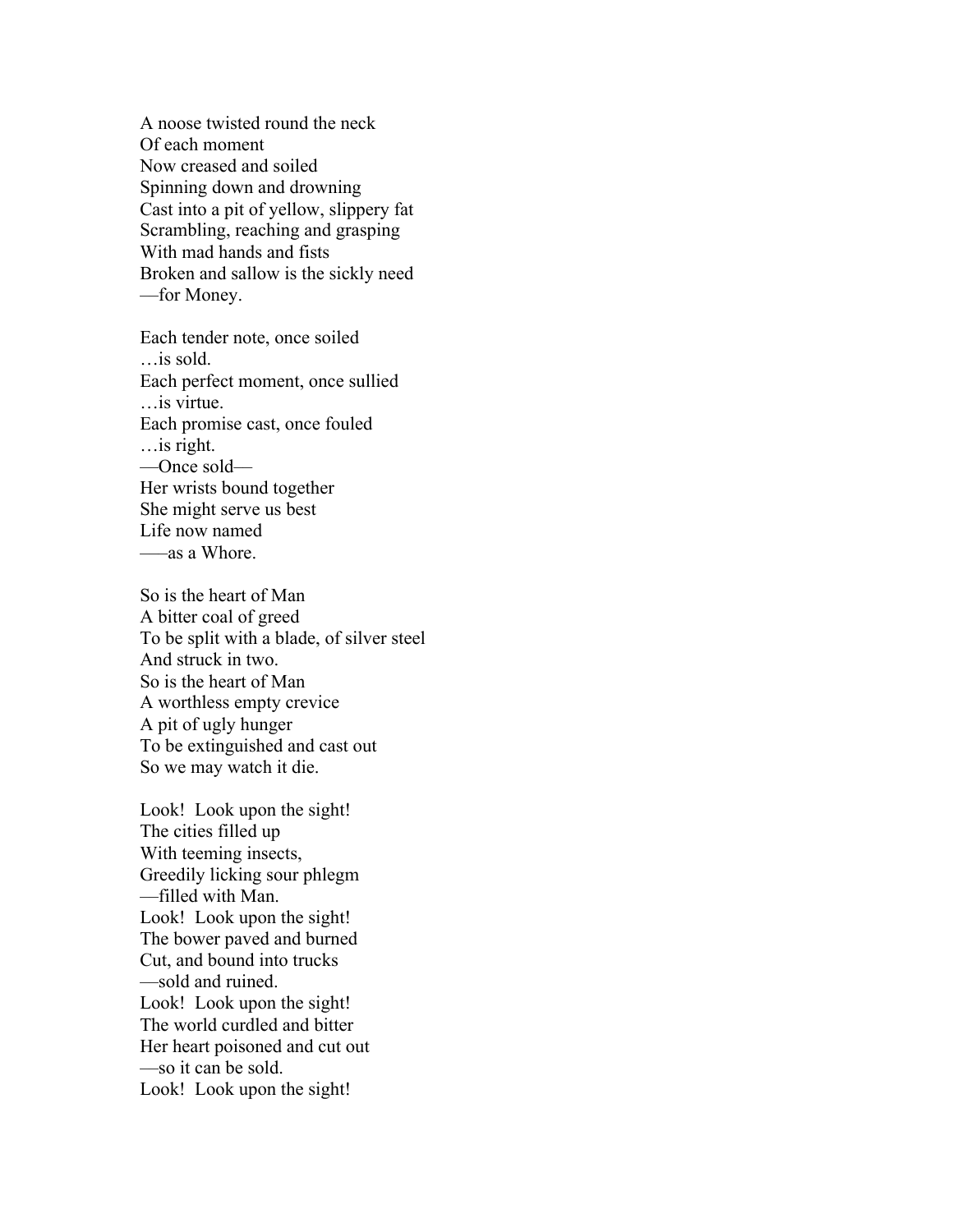For the world is dead. Her womb cut out Her gift, and heart––necrotic and stinking Her soul––sold and spent.

Ah! How beautiful is the sight! The sight of Mankind in his noble act …of suicide. For this ––I am grateful.

Here, I will show you the world For you are pure As am I, a child weeping Too tender…not to feel The tears which grace the meadow As dew Gathers upon the cheek Of morning grass and glade Shimmering and bashful, she winks and holds The silver heart of platinum light Cast down as jewels before the dawn …waiting.

And into the valley's misted cup Dawn does coax her rouged heart To warmth and waking. Can you hear her whispers of light and warmth As she first imagines the day? Can you feel her honied soul of new warmth As she dreams the day into your eye Swept as rippled grasses in wind …rustling?

Did you know …that this ––Is our world?

Listen softly, between and beneath Sweet is the emerald kiss Of silver sun spilled bright Upon the rustling bower Her heart of warmth Spilling into my eye Enfolding my brittle heart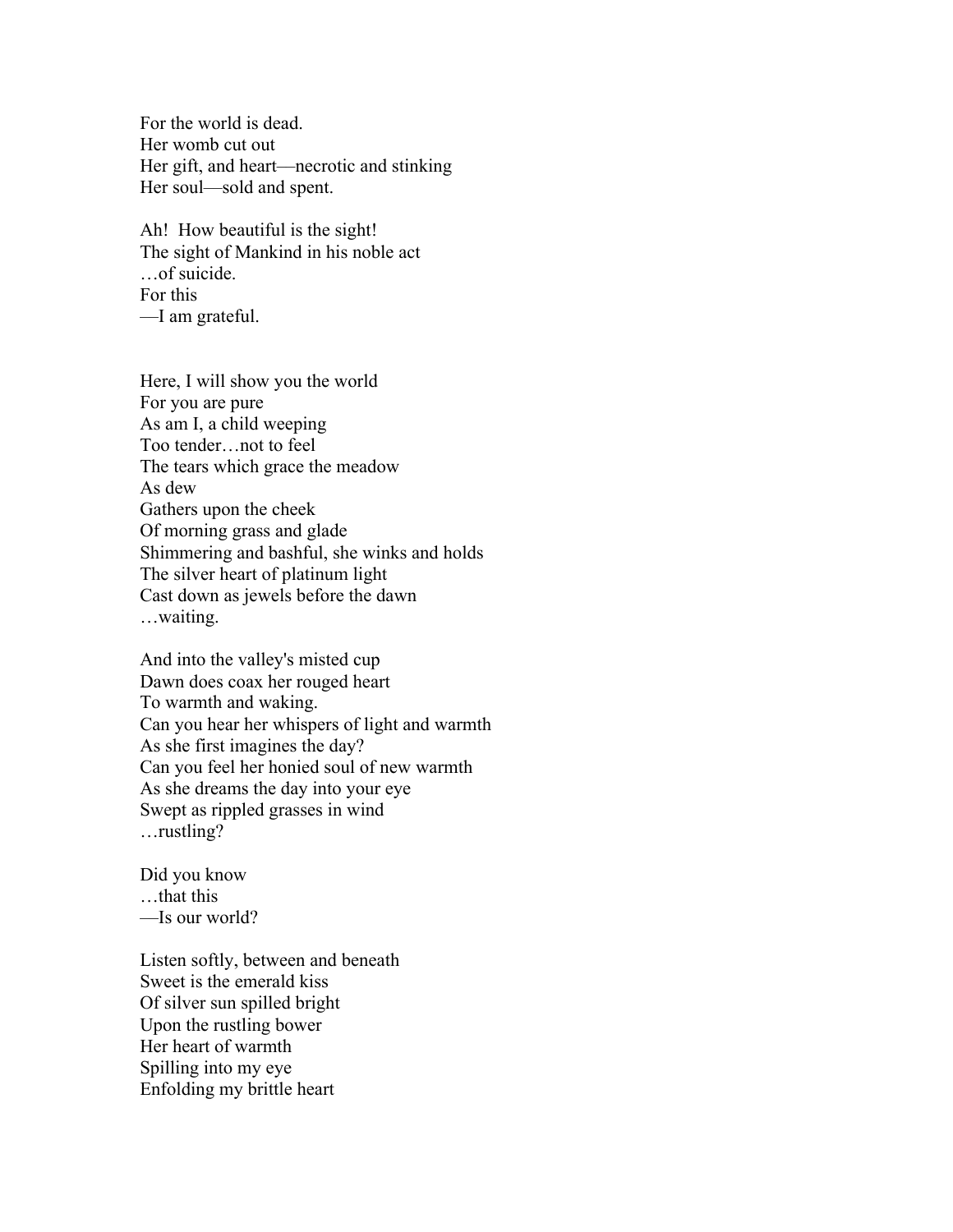Warm and golden in her cradled hands Now beating rich and sweet Returning unto her A treasured mirror …twice blessed A golden whisper, cupped in silence.

1. The sweetest sunrise is that which is compared to no other.

2. a. Philosophical solipsism: If I am part of the universe and I am self-aware, is the universe then self-aware as well…even by matter of necessity?

 b. In his moment of self-understanding the philosopher believes it is the universe which has changed…and in this he becomes a poet.

 3. a. So stunned by the meaninglessness of his life is he, that man begins to imagine the play has purpose, and perhaps cheats the truth by the measure of his belief.

 b. That which is without meaning may be given meaning––this is the highest of both man's promise, and his vanity.

4. On those who covet public consensus: The blind and the deaf call to each other to find their way. It is little wonder they are guided by their imaginings and profess to be other than where they are. Their destination is clear: Belief.

5. What is "daring"? A splash of "chum" in the waters, confidence sprinkled with a healthy hint of masochism.

6. The greater one's daring, the closer one aims at the eye of defeat.

7. As a brittle ghost in shocked sunlight––so is man before his morality.

8. To create yourself is to be alone and full, to have met someone you have never known.

9. The blow lands double sharp when the hand be thine own.

10. The wish to justify past mistakes insures the compulsion to repeat them amidst praise.

11. When ethics become malleable, we speak of diplomacy.

12. Ego exists––evidence withstanding.

13. The ego will doubt that which is true and proclaim itself prudent, believe that which